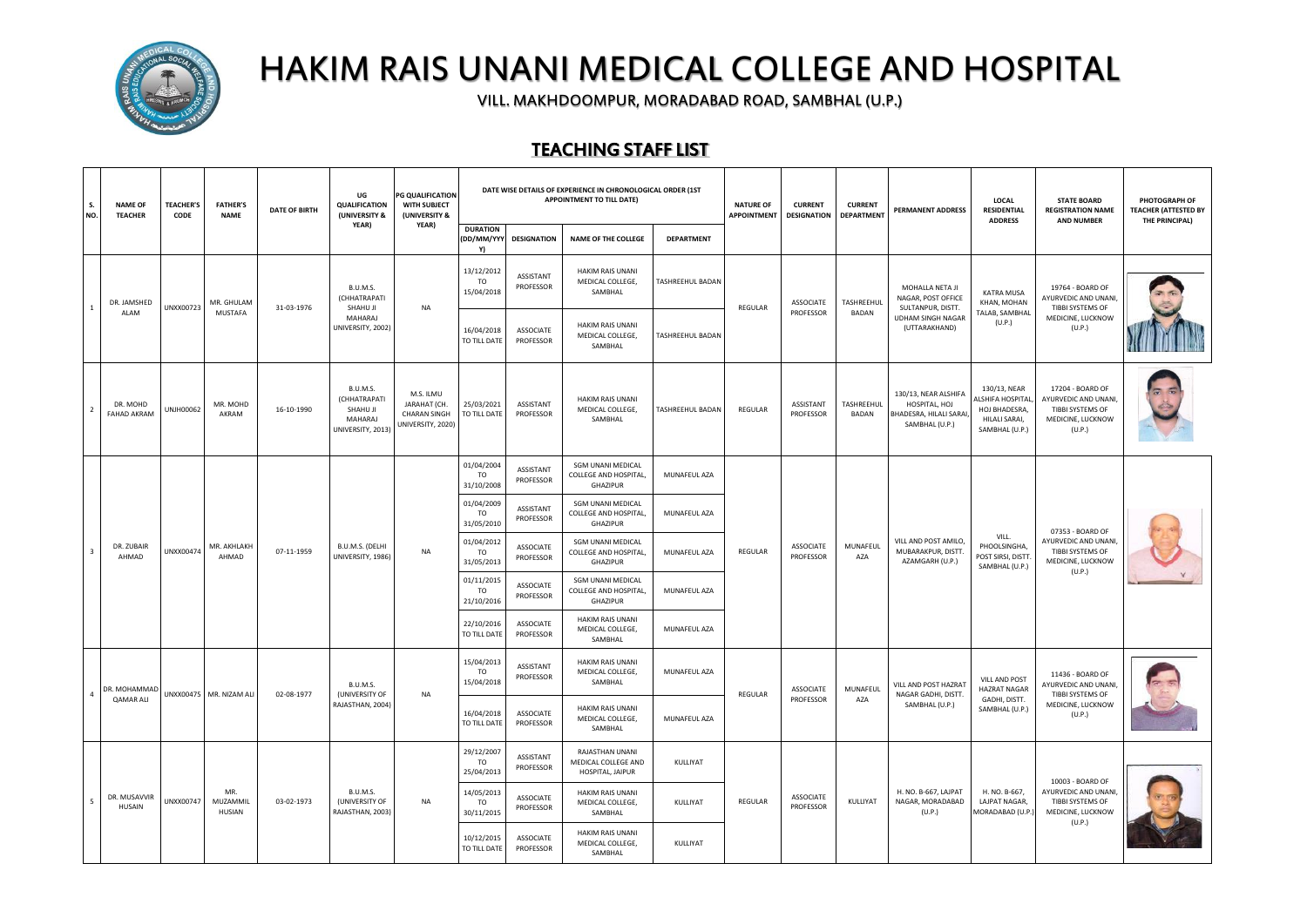|    |                              |                  |                                             |            |                                                                                |                                                                                                  | 05/10/2015<br>TO<br>30/11/2016        | <b>ASSISTANT</b><br>PROFESSOR           | <b>HAKIM RAIS UNANI</b><br>MEDICAL COLLEGE,<br>SAMBHAL                 | KULLIYAT                   |         |                                                   |                                                    |                                                                         |                                                                    |                                                                                            |  |
|----|------------------------------|------------------|---------------------------------------------|------------|--------------------------------------------------------------------------------|--------------------------------------------------------------------------------------------------|---------------------------------------|-----------------------------------------|------------------------------------------------------------------------|----------------------------|---------|---------------------------------------------------|----------------------------------------------------|-------------------------------------------------------------------------|--------------------------------------------------------------------|--------------------------------------------------------------------------------------------|--|
|    | DR. MOHD                     | UNKL00022        | MR                                          | 02-08-1975 | B.U.M.S. (ALIGARH<br>MUSLIM                                                    | M.D., KULLIYAT-<br>UMOOR-E-TABIYA                                                                | 01/12/2016<br>TO<br>12/08/2017        | ASSISTANT<br>PROFESSOR                  | <b>HAKIM RAIS UNANI</b><br>MEDICAL COLLEGE,<br>SAMBHAL                 | MAHIYATUL AMRAZ            | REGULAR | <b>ASSOCIATE</b>                                  | KULLIYAT                                           | I. NO. 4/891, GALI NO. 1<br>JEEVAN GARH, ALIGARH                        | <b>NEAR MEMBER</b><br>DEEWAN KHANA,                                | 09130 - BOARD OF<br>AYURVEDIC AND UNANI<br>TIBBI SYSTEMS OF                                |  |
|    | KHALID                       |                  | SIRAJULLAH                                  |            | UNIVERSITY, 2000)                                                              | <b>ALIGARH MUSLIM</b><br>UNIVERSITY, 2004)                                                       | 14/08/2017<br><b>TO</b><br>13/07/2021 | ASSISTANT<br>PROFESSOR                  | HAKIM RAIS UNANI<br>MEDICAL COLLEGE,<br>SAMBHAL                        | KULLIYAT                   |         | PROFESSOR                                         |                                                    | (U.P.)                                                                  | DEEPA SARAI,<br>SAMBHAL (U.P.)                                     | MEDICINE, LUCKNOW<br>(U.P.)                                                                |  |
|    |                              |                  |                                             |            |                                                                                |                                                                                                  | 14/07/2021<br>TO TILL DATE            | ASSOCIATE<br>PROFESSOR                  | HAKIM RAIS UNANI<br>MEDICAL COLLEGE,<br>SAMBHAL                        | KULLIYAT                   |         |                                                   |                                                    |                                                                         |                                                                    |                                                                                            |  |
|    | MR. NAJMUL                   | NA               | AKHTIYAR AHN                                | 12-08-1975 | HIR (MAZAHIR UL U                                                              | <b>NA</b>                                                                                        | 23/06/2008<br><b>TO</b><br>06/01/2014 | <b>ASSISTANT</b><br>PROFESSOR           | RAJASTHAN UNANI<br>MEDICAL COLLEGE AND<br>HOSPITAL, JAIPUR             | KULLIYAT                   | REGULAR | ASSISTANT<br>PROFESSOR                            | KULLIYAT                                           | MOHALLA SHEKH<br>ZADGAN, BACHHRAON,                                     | MOHALLA SHEKH<br>ZADGAN,<br>BACHHRAON,                             | <b>NA</b>                                                                                  |  |
|    | ARIFEEN                      |                  |                                             |            |                                                                                |                                                                                                  | 07/01/2014<br>TO TILL DATE            | ASSISTANT<br>PROFESSOR                  | HAKIM RAIS UNANI<br>MEDICAL COLLEGE,<br>SAMBHAL                        | KULLIYAT                   |         | (ARABIC)                                          |                                                    | DISTT. AMROHA (U.P.)                                                    | DISTT. AMROHA<br>(U.P.)                                            |                                                                                            |  |
|    | MRS. SHAZIA<br><b>MASOOD</b> | <b>NA</b>        | MR.<br><b>MASOODUL</b><br><b>HASAN KHAN</b> | 01-12-1979 | B.A. (MAHATMA<br>JYOTIBA PHULE<br>ROHILKHAND<br>UNIVERSITY,<br>BAREILLY, 2000) | M.A. ENGLISH<br>(MAHATMA<br><b>JYOTIBA PHULE</b><br>ROHILKHAND<br>UNIVERSITY,<br>BAREILLY, 2002) | 03/10/2017<br>TO TILL DATE            | ASSISTANT<br>PROFESSOR                  | <b>HAKIM RAIS UNANI</b><br>MEDICAL COLLEGE,<br>SAMBHAL                 | KULLIYAT                   | REGULAR | ASSISTANT<br>PROFESSOR<br>COMMUNICAT<br>ON SKILL) | KULLIYAT                                           | 519/1. NEAR JAMA<br>MASJID, KOT GARBI,<br>SAMBHAL (U.P.)                | 519/1, NEAR JAMA<br>MASJID, KOT<br><b>GARBI, SAMBHAL</b><br>(U.P.) | <b>NA</b>                                                                                  |  |
|    | DR. IRSHAD<br>AHMAD KHAN     |                  |                                             |            | B.U.M.S. (JAMIA<br>HAMDARD,<br>DEEMED<br>UNIVERSITY, 1996)                     | <b>NA</b>                                                                                        | 25/09/2007<br><b>TO</b><br>25/09/2012 | ASSISTANT<br>PROFESSOR                  | DR. ABDUL ALI TIBBIA<br>COLLEGE                                        | TAHAFFUZI WA<br>SAMAJI TIB |         |                                                   |                                                    |                                                                         |                                                                    |                                                                                            |  |
|    |                              |                  |                                             |            |                                                                                |                                                                                                  | 27/09/2012<br>TO<br>31/07/2016        | ASSOCIATE<br>PROFESSOR                  | DR. ABDUL ALI TIBBIA<br>COLLEGE                                        | TAHAFFUZI WA<br>SAMAJI TIB |         |                                                   |                                                    |                                                                         | <b>GRAND SAMEERA</b>                                               | 09246 - BOARD OF                                                                           |  |
|    |                              | UNXX00489        | MR. NAZAR<br>AHMAD KHAN                     | 28-08-1969 |                                                                                |                                                                                                  | 25/10/2016<br>TO<br>11/03/2018        | <b>ASSOCIATE</b><br>PROFESSOR           | <b>GLOCAL UNANI MEDICAL</b><br>COLLEGE, SAHARANPUR                     | TAHAFFUZI WA<br>SAMAJI TIB | REGULAR | PROFESSOR                                         | VILL AND POST BAYARA<br>TAHAFFUZI W/<br>SAMAJI TIB | QAZI, DISTT. SIDDHARTH<br>NAGAR (U.P.)                                  | <b>GUEST HOUSE,</b><br>CHAMAN SARAI,<br>SAMBHAL (U.P.)             | AYURVEDIC AND UNANI,<br>TIBBI SYSTEMS OF<br>MEDICINE, LUCKNOW<br>(U.P.)                    |  |
|    |                              |                  |                                             |            |                                                                                |                                                                                                  | 12/03/2018<br><b>TO</b><br>09/03/2021 | PROFESSOR                               | GLOCAL UNANI MEDICAL<br>COLLEGE, SAHARANPUR<br><b>HAKIM RAIS UNANI</b> | TAHAFFUZI WA<br>SAMAJI TIB |         |                                                   |                                                    |                                                                         |                                                                    |                                                                                            |  |
|    |                              |                  |                                             |            |                                                                                |                                                                                                  | 10/03/2021<br>TO TILL DATE            | PROFESSOR                               | MEDICAL COLLEGE,<br>SAMBHAL                                            | TAHAFFUZI WA<br>SAMAJI TIB |         |                                                   |                                                    |                                                                         |                                                                    |                                                                                            |  |
|    |                              |                  |                                             |            |                                                                                | M.D., TAHAFFUZI                                                                                  | 23/08/2011<br>TO<br>24/01/2017        | ASSISTANT<br>PROFESSOR                  | ALIGARH UNANI AND<br>AYURVEDIC MEDICAL<br>COLLEGE                      | TAHAFFUZI WA<br>SAMAJI TIB |         |                                                   |                                                    |                                                                         |                                                                    | 09771 - BOARD OF                                                                           |  |
|    | 10 DR. AHSAN ILAHI UNTS00037 |                  | MR<br>RUKNUDDIN                             | 29-01-1978 | B.U.M.S. (ALIGARH<br><b>MUSLIM</b><br>UNIVERSITY, 2001)                        | WA SAMAJI TIB<br>(RAJIV GANDHI<br>UNIVERSITY OF<br>HEALTH SCIENCES,                              | 25/01/2017<br><b>TO</b><br>10/01/2018 | <b>ASSOCIATE</b><br>PROFESSOR           | ALIGARH UNANI AND<br>AYURVEDIC MEDICAL<br>COLLEGE                      | TAHAFFUZI WA<br>SAMAJI TIB | REGULAR | ASSOCIATE<br>PROFESSOR                            | TAHAFFUZI WA<br>SAMAJI TIB                         | VILL. KHATOLA, POST<br>HARSOLI.<br>MUZAFFARNAGAR (U.P.)                 | 268, SEHRIYA<br>ABDAN NAGAR,<br>POST SIRSI,<br>SAMBHAL (U.P.)      | AYURVEDIC AND UNANI<br><b>TIBBI SYSTEMS OF</b><br>MEDICINE, LUCKNOW<br>(U.P.)              |  |
|    |                              |                  |                                             |            |                                                                                | 2009)                                                                                            | 22/02/2020<br>TO TILL DATE            | <b>ASSOCIATE</b><br>PROFESSOR           | <b>HAKIM RAIS UNANI</b><br>MEDICAL COLLEGE,<br>SAMBHAL                 | TAHAFFUZI WA<br>SAMAJI TIB |         |                                                   |                                                    |                                                                         |                                                                    |                                                                                            |  |
|    |                              |                  |                                             |            |                                                                                | M.D., TAHAFFUZI                                                                                  | 29/02/2016<br>to<br>08/04/2018        | RESEARCH<br><b>ASSOCIATE</b><br>(UNANI) | CENTRAL COUNCIL FOR<br>RESEARCH IN UNANI<br>MEDICINE, LUCKNOW          | COMMUNITY HEALTH<br>CENTRE |         |                                                   |                                                    |                                                                         |                                                                    |                                                                                            |  |
| 11 | DR. EHTISHAM                 | <b>UNTS00006</b> | MR. MOHD<br><b>NAWAR</b>                    | 10-08-1984 | B.U.M.S. (ALIGARH<br>MUSLIM<br>UNIVERSITY, 2009)                               | WA SAMAJI TIB<br>(RAJIV GANDHI<br>UNIVERSITY OF<br><b>HEALTH SCIENCES</b><br>2015)               | 10/04/2018<br>TO<br>30/09/2020        | ASSISTANT<br>PROFESSOR                  | DEOBAND UNANI MEDICAL<br>COLLEGE                                       | TAHAFFUZI WA<br>SAMAJI TIB | REGULAR | ASSISTANT<br>PROFESSOR                            | TAHAFFUZI WA<br>SAMAJI TIB                         | H. NO. 12/216,<br>MOHALLA KHAI DORA,<br>JAIGUNJ ROAD, ALIGARH<br>(U.P.) | CHAMAN SARAI,<br><b>NEAR AJANTI</b><br>CHAURAHA,<br>SAMBHAL (U.P.) | 14017 - BOARD OF<br>AYURVEDIC AND UNANI<br>TIBBI SYSTEMS OF<br>MEDICINE, LUCKNOW<br>(U.P.) |  |
|    |                              |                  |                                             |            |                                                                                |                                                                                                  | 14/12/2020<br>TO TILL DATE            | ASSISTANT<br>PROFESSOR                  | HAKIM RAIS UNANI<br>MEDICAL COLLEGE,<br>SAMBHAL                        | TAHAFFUZI WA<br>SAMAJI TIB |         |                                                   |                                                    |                                                                         |                                                                    |                                                                                            |  |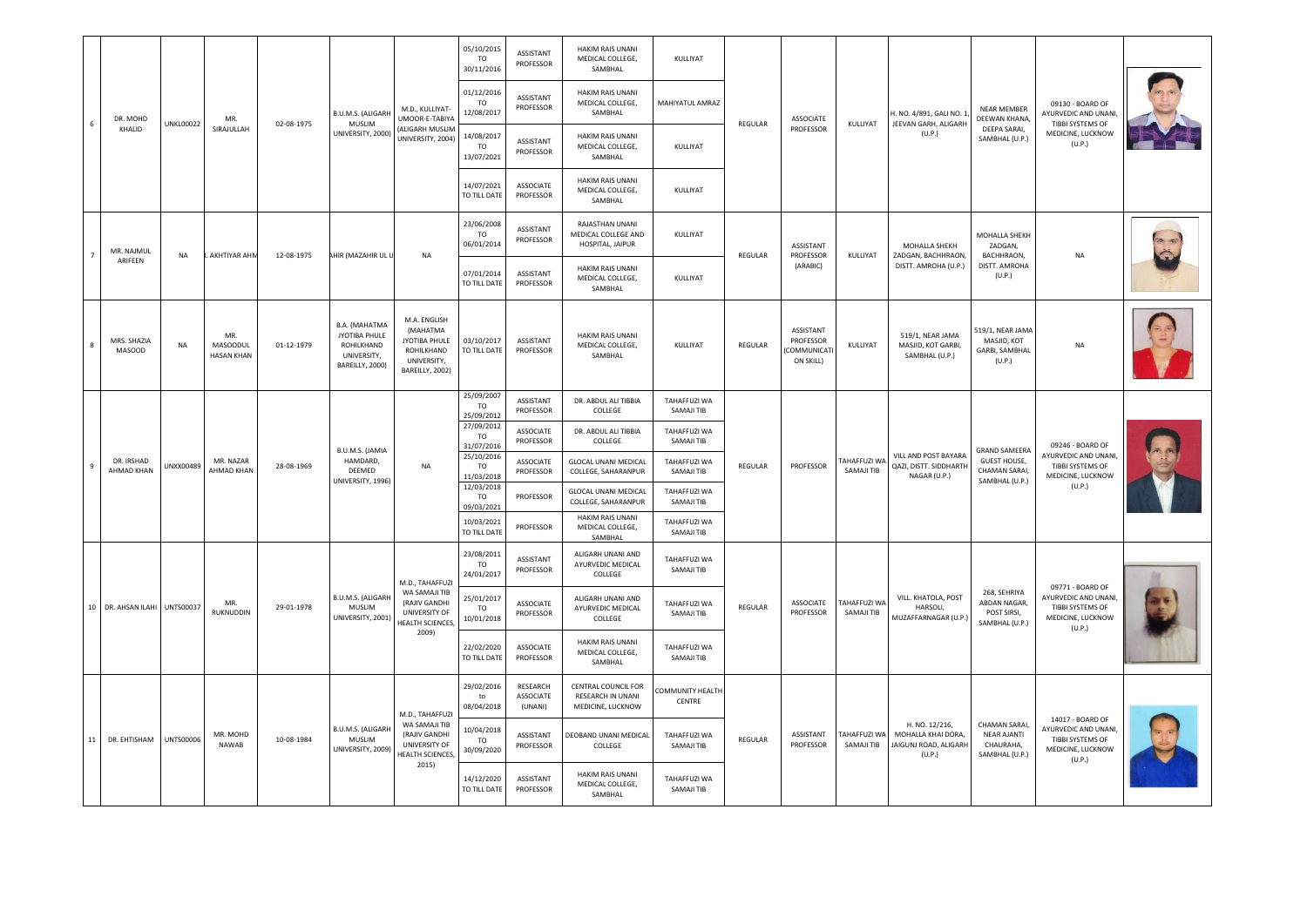|    | 12 DR. FILZA EQBAL UNTS00121       |           | MR. SYED<br>SHAHID EQBAL         | 25-11-1989 | B.U.M.S. (ALIGARH<br><b>MUSLIM</b><br>UNIVERSITY, 2013)              | M.D., TAHAFFUZI<br>WA SAMAJI TIB<br>(RAJIV GANDHI<br>UNIVERSITY OF<br>HEALTH SCIENCES,<br>2019) | 21/07/2020<br>TO TILL DATE                                                                                                                                                    | ASSISTANT<br>PROFESSOR        | HAKIM RAIS UNANI<br>MEDICAL COLLEGE,<br>SAMBHAL            | TAHAFFUZI WA<br>SAMAJI TIB  | REGULAR | ASSISTANT<br>PROFESSOR        | TAHAFFUZI WA<br>SAMAJI TIB | ROAD NO. 10, NEW<br>KARIMGANJ, NEWAR<br>CRANE SCHOOL, GAYA<br>(BIHAR) | <b>GIRLS HOSTEL,</b><br>HRUMC&H, MIYAN<br>SARAI, SAMBHAL<br>(U.P.)         | 1001 - STATE COUNCIL OF<br>AYURVEDIC AND UNANI<br>MEDICINE, BIHAR & CCIM<br>PRACTITIONER ID -<br>UN0034079 |  |
|----|------------------------------------|-----------|----------------------------------|------------|----------------------------------------------------------------------|-------------------------------------------------------------------------------------------------|-------------------------------------------------------------------------------------------------------------------------------------------------------------------------------|-------------------------------|------------------------------------------------------------|-----------------------------|---------|-------------------------------|----------------------------|-----------------------------------------------------------------------|----------------------------------------------------------------------------|------------------------------------------------------------------------------------------------------------|--|
|    |                                    |           |                                  |            |                                                                      |                                                                                                 | 01/03/2009<br><b>TO</b><br>05/03/2015                                                                                                                                         | <b>ASSISTANT</b><br>PROFESSOR | ERAM UNANI MEDICAL<br>COLLEGE                              | <b>ILMUL ADVIA</b>          |         |                               |                            |                                                                       |                                                                            |                                                                                                            |  |
| 13 | DR. MOHAMMAD<br>NADEEM<br>SIDDIQUI | UNXX00492 | MR. ABDUL<br>RASHEED<br>SIDDIQUI | 04-09-1976 | B.U.M.S.<br>(CHHATRAPATI<br>SHAHU JI<br>MAHARAI<br>UNIVERSITY, 2001) | NA                                                                                              | 05/12/2017<br><b>TO</b><br>06/07/2021                                                                                                                                         | ASSISTANT<br>PROFESSOR        | SANSKRITI UNANI MEDICAL<br>COLLEGE                         | ILMUL ADVIA                 | REGULAR | <b>ASSOCIATE</b><br>PROFESSOR | <b>ILMUL ADVIA</b>         | E-5206, SECTOR-11,<br>RAJAJIPURAM,<br>LUCKNOW (U.P.)                  | <b>NEAR ANAR WALI</b><br>MASJID, KOT WEST<br>SAMBHAL (U.P.)                | 09987 - BOARD OF<br>AYURVEDIC AND UNANI<br>TIBBI SYSTEMS OF<br>MEDICINE, LUCKNOW<br>(U.P.)                 |  |
|    |                                    |           |                                  |            |                                                                      |                                                                                                 | 07/07/2021<br>TO TILL DATE                                                                                                                                                    | <b>ASSOCIATE</b><br>PROFESSOR | <b>HAKIM RAIS UNANI</b><br>MEDICAL COLLEGE,<br>SAMBHAL     | <b>ILMUL ADVIA</b>          |         |                               |                            |                                                                       |                                                                            |                                                                                                            |  |
| 14 | DR. MOIN UDDIN UNID00175           |           | MR. FARID<br><b>UDDIN</b>        | 01-07-1987 | MUSLIM                                                               | B.U.M.S. (ALIGARH M.D., ILMUL ADVIA<br>(ALIGARH MUSLIM<br>UNIVERSITY, 2014) UNIVERSITY, 2019)   | 02/11/2020<br>TO TILL DATE                                                                                                                                                    | ASSISTANT<br>PROFESSOR        | HAKIM RAIS UNANI<br>MEDICAL COLLEGE,<br>SAMBHAL            | <b>ILMUL ADVIA</b>          | REGULAR | ASSISTANT<br>PROFESSOR        | <b>ILMUL ADVIA</b>         | H. NO. 1, MUBARAKPUR<br>BAND, P.O. KHASPUR,<br>DISTT. SAMBHAL (U.P.)  | H. NO. 1,<br>MUBARAKPUR<br>BAND, P.O.<br>KHASPUR, DISTT.<br>SAMBHAL (U.P.) | 17358 - BOARD OF<br>AYURVEDIC AND UNANI<br>TIBBI SYSTEMS OF<br>MEDICINE, LUCKNOW<br>(U.P.)                 |  |
| 15 | DR. ABDUL                          | UNXX00369 | MR. MOHD                         | 03-12-1974 | B.U.M.S.<br>(UNIVERSITY OF                                           | <b>NA</b>                                                                                       | 29/12/2007<br><b>TO</b><br>31/12/2013                                                                                                                                         | ASSISTANT<br>PROFESSOR        | RAJASTHAN UNANI<br>MEDICAL COLLEGE AND<br>HOSPITAL, JAIPUR | MAHIYATUL AMRAZ             | REGULAR | ASSOCIATE                     | MAHIYATUL                  | HAYAT NAGAR, GALI NO.<br>2. PEER ZADA ROAD.                           | HAYAT NAGAR,<br>GALI NO. 2, PEER                                           | 10961 - BOARD OF<br>AYURVEDIC AND UNANI,<br>TIBBI SYSTEMS OF                                               |  |
|    | SALAM                              |           | ANEES                            |            | RAJASTHAN, 2003)                                                     |                                                                                                 | 06/01/2014<br>TO TILL DATE                                                                                                                                                    | <b>ASSOCIATE</b><br>PROFESSOR | <b>HAKIM RAIS UNANI</b><br>MEDICAL COLLEGE,<br>SAMBHAL     | MAHIYATUL AMRAZ             |         | PROFESSOR                     | AMRAZ                      | MORADABAD (U.P.)                                                      | ZADA ROAD,<br><b>MORADABAD (U.P</b>                                        | MEDICINE, LUCKNOW<br>(U.P.)                                                                                |  |
|    |                                    |           |                                  | 06-11-1986 |                                                                      |                                                                                                 | 05/01/2019<br><b>TO</b><br>11/12/2019                                                                                                                                         | ASSISTANT<br>PROFESSOR        | HAKIM RAIS UNANI<br>MEDICAL COLLEGE,<br>SAMBHAL            | MOALIJAT                    |         |                               |                            | 190, MIYAN SARAI,                                                     |                                                                            |                                                                                                            |  |
| 16 | DR. RUSHED                         | UNMJ00014 | <b>HAKIM ZAFAR</b>               |            | B.U.M.S. (JAMIA<br>HAMDARD,<br>DEEMED<br>UNIVERSITY, 2013)           | M.D., MOALEJAT<br>(CHHATRAPATI<br>SHAHU JI                                                      | 12/12/2019<br>TO<br>13/11/2020                                                                                                                                                | ASSISTANT<br>PROFESSOR        | HAKIM RAIS UNANI<br>MEDICAL COLLEGE,<br>SAMBHAL            | MAHIYATUL AMRAZ             | REGULAR | ASSISTANT                     | MAHIYATUL                  |                                                                       | 190, MIYAN SARAI                                                           | 15923 - BOARD OF<br>AYURVEDIC AND UNANI<br>TIBBI SYSTEMS OF                                                |  |
|    | AHMED SADIQ                        |           | AHMED SADIQ                      |            |                                                                      | MAHARAJ<br>UNIVERSITY, 2016)                                                                    | PROFESSOR<br>AMRAZ<br>SAMBHAL (U.P.)<br>14/11/2020<br>HAKIM RAIS UNANI<br><b>ASSISTANT</b><br>MEDICAL COLLEGE,<br>MOALIJAT<br><b>TO</b><br>PROFESSOR<br>24/03/2021<br>SAMBHAL |                               | SAMBHAL (U.P.)                                             | MEDICINE, LUCKNOW<br>(U.P.) |         |                               |                            |                                                                       |                                                                            |                                                                                                            |  |
|    |                                    |           |                                  |            |                                                                      |                                                                                                 | 25/03/2021<br>TO TILL DATE                                                                                                                                                    | <b>ASSISTANT</b><br>PROFESSOR | <b>HAKIM RAIS UNANI</b><br>MEDICAL COLLEGE,<br>SAMBHAL     | MAHIYATUL AMRAZ             |         |                               |                            |                                                                       |                                                                            |                                                                                                            |  |
|    |                                    |           |                                  |            |                                                                      |                                                                                                 | 01/01/2009<br>TO<br>11/12/2013                                                                                                                                                | <b>ASSISTANT</b><br>PROFESSOR | ALIGARH UNANI AND<br>AYURVEDIC MEDICAL<br>COLLEGE          | <b>ILMUL SAIDLA</b>         |         |                               |                            |                                                                       |                                                                            |                                                                                                            |  |
|    |                                    |           |                                  |            |                                                                      |                                                                                                 | 01/09/2015<br>T <sub>O</sub><br>23/10/2016                                                                                                                                    | <b>ASSISTANT</b><br>PROFESSOR | <b>HAKIM RAIS UNANI</b><br>MEDICAL COLLEGE,<br>SAMBHAL     | <b>ILMUL SAIDLA</b>         |         |                               |                            |                                                                       | C/O FAIZAN                                                                 | 11958 - BOARD OF                                                                                           |  |
| 17 | DR. SAUD HASAN UNXX00738           |           | MR. MAOROOL<br>HASAN             | 25-06-1977 | B.U.M.S. (ALIGARH<br>MUSLIM<br>UNIVERSITY, 2005)                     | <b>NA</b>                                                                                       | 24/10/2016<br><b>TO</b><br>04/02/2018                                                                                                                                         | <b>ASSOCIATE</b><br>PROFESSOR | HAKIM RAIS UNANI<br>MEDICAL COLLEGE,<br>SAMBHAL            | <b>ILMUL SAIDLA</b>         | REGULAR | <b>ASSOCIATE</b><br>PROFESSOR | <b>ILMUL SAIDLA</b>        | PURANI BASTI, BIKHRI,<br>MUBARAK PUR, DISTT.<br>AZAMGARH (U.P.)       | ARVAR, MOHALLA<br>SADAQ SARAI,<br>SIRSI, DISTT.                            | AYURVEDIC AND UNANI,<br>TIBBI SYSTEMS OF<br>MEDICINE, LUCKNOW                                              |  |
|    |                                    |           |                                  |            |                                                                      |                                                                                                 | 05/02/2018<br><b>TO</b><br>14/11/2018                                                                                                                                         | <b>ASSOCIATE</b><br>PROFESSOR | <b>GLOCAL UNANI MEDICAL</b><br>COLLEGE, SAHARANPUR         | <b>ILMUL SAIDLA</b>         |         |                               |                            |                                                                       | SAMBHAL (U.P.)                                                             | (U.P.)                                                                                                     |  |
|    |                                    |           |                                  |            |                                                                      |                                                                                                 | 28/11/2018<br>TO TILL DATE                                                                                                                                                    | ASSOCIATE<br>PROFESSOR        | HAKIM RAIS UNANI<br>MEDICAL COLLEGE,<br>SAMBHAL            | <b>ILMUL SAIDLA</b>         |         |                               |                            |                                                                       |                                                                            |                                                                                                            |  |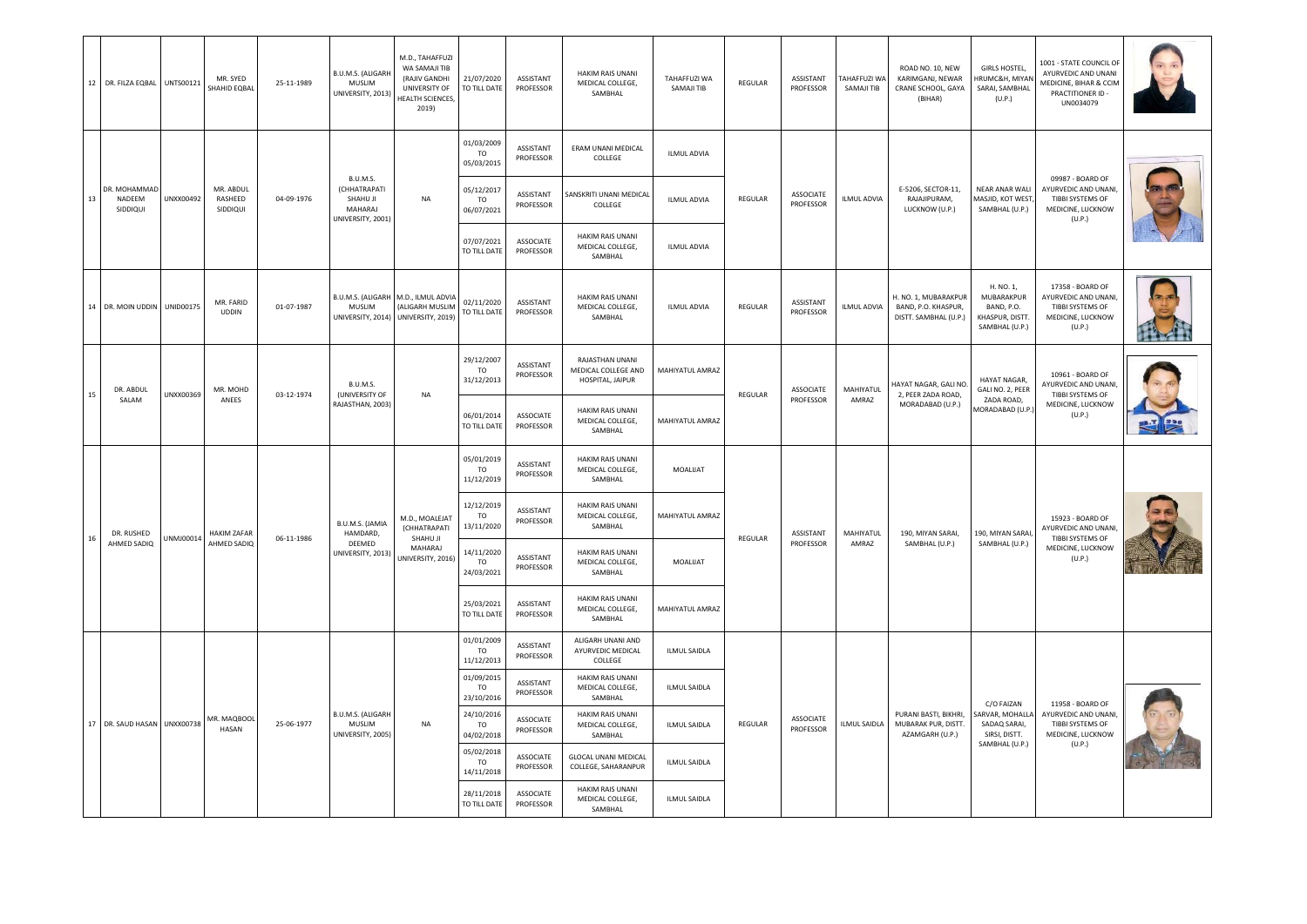|    | 18 DR. UBAIDUL HAI UNSD00009 MR. ABDUL HAI |           |                        | 01-05-1983 | B.U.M.S. (JAMIA<br>HAMDARD,<br>DEEMED<br>UNIVERSITY, 2010)                      | M.D., ILMUL<br>SAIDLA (RAJIV<br>GANDHI<br>UNIVERSITY OF<br>HEALTH SCIENCES,<br>2015)            | 02/01/2017<br>TO TILL DATE                          | ASSISTANT<br>PROFESSOR        | <b>HAKIM RAIS UNANI</b><br>MEDICAL COLLEGE,<br>SAMBHAL     | <b>ILMUL SAIDLA</b>        | REGULAR | ASSISTANT<br>PROFESSOR        | ILMUL SAIDLA               | H. NO. 292 A, MOHALLA<br>DARBARE KALAN,<br>AMROHA (U.P.)      | H. NO. 292 A,<br>MOHALLA<br>DARBARE KALAN,<br>AMROHA (U.P.)                    | 16898 - BOARD OF<br>AYURVEDIC AND UNANI,<br>TIBBI SYSTEMS OF<br>MEDICINE, LUCKNOW<br>(U.P.) |  |
|----|--------------------------------------------|-----------|------------------------|------------|---------------------------------------------------------------------------------|-------------------------------------------------------------------------------------------------|-----------------------------------------------------|-------------------------------|------------------------------------------------------------|----------------------------|---------|-------------------------------|----------------------------|---------------------------------------------------------------|--------------------------------------------------------------------------------|---------------------------------------------------------------------------------------------|--|
|    |                                            |           |                        | 01-06-1972 |                                                                                 |                                                                                                 | 16/11/2002<br><b>TO</b><br>27/12/2006<br>18/07/2007 | ASSISTANT<br>PROFESSOR        | SHAM-E-GHAUSIA<br><b>MINORITY UNANI MEDICAL</b><br>COLLEGE | ILAJ BIT TADBEER           |         |                               |                            |                                                               |                                                                                |                                                                                             |  |
|    |                                            |           |                        |            |                                                                                 |                                                                                                 | TO<br>30/11/2015                                    | ASSOCIATE<br>PROFESSOR        | DR. ABDUL ALI TIBBIA<br>COLLEGE                            | ILAJ BIT TADBEER           |         |                               |                            |                                                               |                                                                                |                                                                                             |  |
| 19 | DR. WAQAR                                  | UNXX00487 | MR.<br>MUHAMMAD        |            | B.U.M.S. (ALIGARH<br><b>MUSLIM</b>                                              | NA                                                                                              | 01/12/2015<br><b>TO</b><br>06/02/2019               | ASSOCIATE<br>PROFESSOR        | ALLAMA IQBAL UNANI<br>MEDICAL COLLEGE                      | ILAJ BIT TADBEER           | REGULAR | PROFESSOR                     | ILAJ BIT                   | HUMERA APARTMENT,<br>FLAT NO. 10, DHORRA                      | <b>GRAND SAMEERA</b><br><b>GUEST HOUSE,</b>                                    | 11000 - BOARD OF<br>AYURVEDIC AND UNANI,<br>TIBBI SYSTEMS OF<br>MEDICINE, LUCKNOW<br>(U.P.) |  |
|    | AHMAD                                      |           | AHMAD                  |            | UNIVERSITY, 2000)                                                               |                                                                                                 | 07/02/2019<br>TO<br>04/01/2021                      | PROFESSOR                     | ALLAMA IQBAL UNANI<br>MEDICAL COLLEGE                      | ILAJ BIT TADBEER           |         |                               | TADBEER                    | MAFI, ALIGARH (U.P.)                                          | <b>CHAMAN SARAI</b><br>SAMBHAL (U.P.)                                          |                                                                                             |  |
|    |                                            |           |                        |            |                                                                                 |                                                                                                 | 05/01/2021<br><b>TO</b><br>30/01/2021               | PROFESSOR                     | SANSKRITI UNANI MEDICAL<br>COLLEGE                         | ILAJ BIT TADBEER           |         |                               |                            |                                                               |                                                                                |                                                                                             |  |
|    |                                            |           |                        |            |                                                                                 |                                                                                                 | 05/02/2021<br>TO TILL DATE                          | PROFESSOR                     | <b>HAKIM RAIS UNANI</b><br>MEDICAL COLLEGE,<br>SAMBHAL     | ILAJ BIT TADBEER           |         |                               |                            |                                                               |                                                                                |                                                                                             |  |
|    |                                            |           |                        |            |                                                                                 |                                                                                                 | 15/04/2013<br><b>TO</b><br>03/07/2019               | ASSISTANT<br>PROFESSOR        | <b>HAKIM RAIS UNANI</b><br>MEDICAL COLLEGE,<br>SAMBHAL     | TAHAFFUZI WA<br>SAMAJI TIB |         |                               |                            |                                                               | <b>NEAR MEMBER</b><br>DEEWAN KHANA,<br>DEEPA SARAI,<br>SAMBHAL (U.P.)          |                                                                                             |  |
| 20 | DR. SHADAB<br>AKHTAR                       | UNTS00073 | MR. MUMTAZ<br>AHMAD    | 14-05-1984 | <b>B.U.M.S. (ALIGARH</b><br>MUSLIM<br>UNIVERSITY, 2007                          | M.D., TAHAFFUZI<br>WA SAMAJI TIB<br>(NTR UNIVERSITY<br>OF HEALTH<br>SCIENCES, 2012)             | 04/07/2019<br><b>TO</b><br>04/09/2019               | <b>ASSISTANT</b><br>PROFESSOR | HAKIM RAIS UNANI<br>MEDICAL COLLEGE,<br>SAMBHAL            | <b>ILAJ BIT TADBEER</b>    | REGULAR | <b>ASSOCIATE</b><br>PROFESSOR | ILAJ BIT<br>TADBEER        | H. NO. 17, JUMMAN<br>PURA, IMLI BAGH,<br>KOPAGANJ, MAU (U.P.) |                                                                                | 12973 - BOARD OF<br>AYURVEDIC AND UNANI,<br>TIBBI SYSTEMS OF<br>MEDICINE, LUCKNOW<br>(U.P.) |  |
|    |                                            |           |                        |            |                                                                                 |                                                                                                 | 05/09/2019<br>TO TILL DATE                          | ASSOCIATE<br>PROFESSOR        | <b>HAKIM RAIS UNANI</b><br>MEDICAL COLLEGE,<br>SAMBHAL     | ILAJ BIT TADBEER           |         |                               |                            |                                                               |                                                                                |                                                                                             |  |
|    | 21 DR. SAJID HABIB                         | UNIB00010 | MR. HABIB UR<br>REHMAN | 12-01-1988 | <b>B.U.M.S. (ALIGARH</b><br>MUSLIM<br>UNIVERSITY, 2014                          | M.D., ILAJ BIT<br><b>TADBEER (RAJIV</b><br>GANDHI<br>UNIVERSITY OF<br>HEALTH SCIENCES,<br>2019) | 01/01/2020<br>TO TILL DATE                          | ASSISTANT<br>PROFESSOR        | <b>HAKIM RAIS UNANI</b><br>MEDICAL COLLEGE,<br>SAMBHAL     | ILAJ BIT TADBEER           | REGULAR | ASSISTANT<br>PROFESSOR        | <b>ILAJ BIT</b><br>TADBEER | <b>GHAS KI MANDI RANG</b><br>REZAN, KOIL, ALIGARH<br>(U.P.)   | <b>GRAND SAMEERA</b><br><b>GUEST HOUSE,</b><br>CHAMAN SARAI,<br>SAMBHAL (U.P.) | 17356 - BOARD OF<br>AYURVEDIC AND UNANI,<br>TIBBI SYSTEMS OF<br>MEDICINE, LUCKNOW<br>(U.P.) |  |
|    | DR. MOHAMMAI                               | UNXX00370 | MR. MOHD               |            | <b>B.U.M.S.</b><br>(UNIVERSITY OF                                               |                                                                                                 | 24/06/2008<br>TO<br>13/11/2013                      | ASSISTANT<br>PROFESSOR        | <b>HAKIM RAIS UNANI</b><br>MEDICAL COLLEGE,<br>SAMBHAL     | AMRAZ-E-ATFAL              |         | ASSOCIATE                     | AMRAZ-E-                   | NEAR NEHRU JUNIOR<br><b>IIGH SCHOOL, MOHALLA</b>              | MOHALLA<br>SHAHBAZPURA                                                         | 11314 - BOARD OF<br>AYURVEDIC AND UNANI.<br>TIBBI SYSTEMS OF                                |  |
| 22 | <b>ARIF</b>                                |           | ABID                   | 02-08-1971 | RAJASTHAN, 2003)                                                                | NA                                                                                              | 10/11/2014<br>TO TILL DATE                          | ASSOCIATE<br>PROFESSOR        | <b>HAKIM RAIS UNANI</b><br>MEDICAL COLLEGE,<br>SAMBHAL     | AMRAZ-E-ATFAL              | REGULAR | PROFESSOR                     | ATFAL                      | LAL SARAI, NAGINA,<br>DISTT. BIJNOR (U.P.)                    | KHURD, SAMBHAL<br>(U.P.)                                                       | MEDICINE, LUCKNOW<br>(U.P.)                                                                 |  |
|    |                                            |           |                        |            |                                                                                 |                                                                                                 | 01/08/2015<br><b>TO</b><br>21/11/2015               | ASSISTANT<br>PROFESSOR        | <b>HAKIM RAIS UNANI</b><br>MEDICAL COLLEGE,<br>SAMBHAL     | MOALUAT                    |         |                               |                            |                                                               |                                                                                |                                                                                             |  |
| 23 | DR. ADNAN<br>ATEEQ                         | UNMJ00231 | MR. ATEEQ<br>AHMAD     | 03-11-1983 | <b>B.U.M.S.</b><br>(BABASAHEB<br>BHIMRAO<br>AMBEDKAR BIHAR<br>UNIVERSITY, 2003) | M.D., MOALIJAT<br>(MAHARASHTRA<br>UNIVERSITY OF<br>HEALTH SCIENCES,<br>2014)                    | 23/11/2015<br>T <sub>0</sub><br>22/12/2020          | ASSISTANT<br>PROFESSOR        | <b>HAKIM RAIS UNANI</b><br>MEDICAL COLLEGE,<br>SAMBHAL     | AMRAZ-E-ATFAL              | REGULAR | ASSOCIATE<br>PROFESSOR        | AMRAZ-E-<br>ATFAL          | MOHALLA LAKRI WALAN<br>MORADABAD (U.P.)                       | MOHALLA LAKRI<br>WALAN,<br>MORADABAD (U.P.)                                    | 16394 - BOARD OF<br>AYURVEDIC AND UNANI,<br>TIBBI SYSTEMS OF<br>MEDICINE, LUCKNOW<br>(U.P.) |  |
|    |                                            |           |                        |            |                                                                                 |                                                                                                 | 23/12/2020<br>TO TILL DATE                          | ASSOCIATE<br>PROFESSOR        | <b>HAKIM RAIS UNANI</b><br>MEDICAL COLLEGE,<br>SAMBHAL     | AMRAZ-E-ATFAL              |         |                               |                            |                                                               |                                                                                |                                                                                             |  |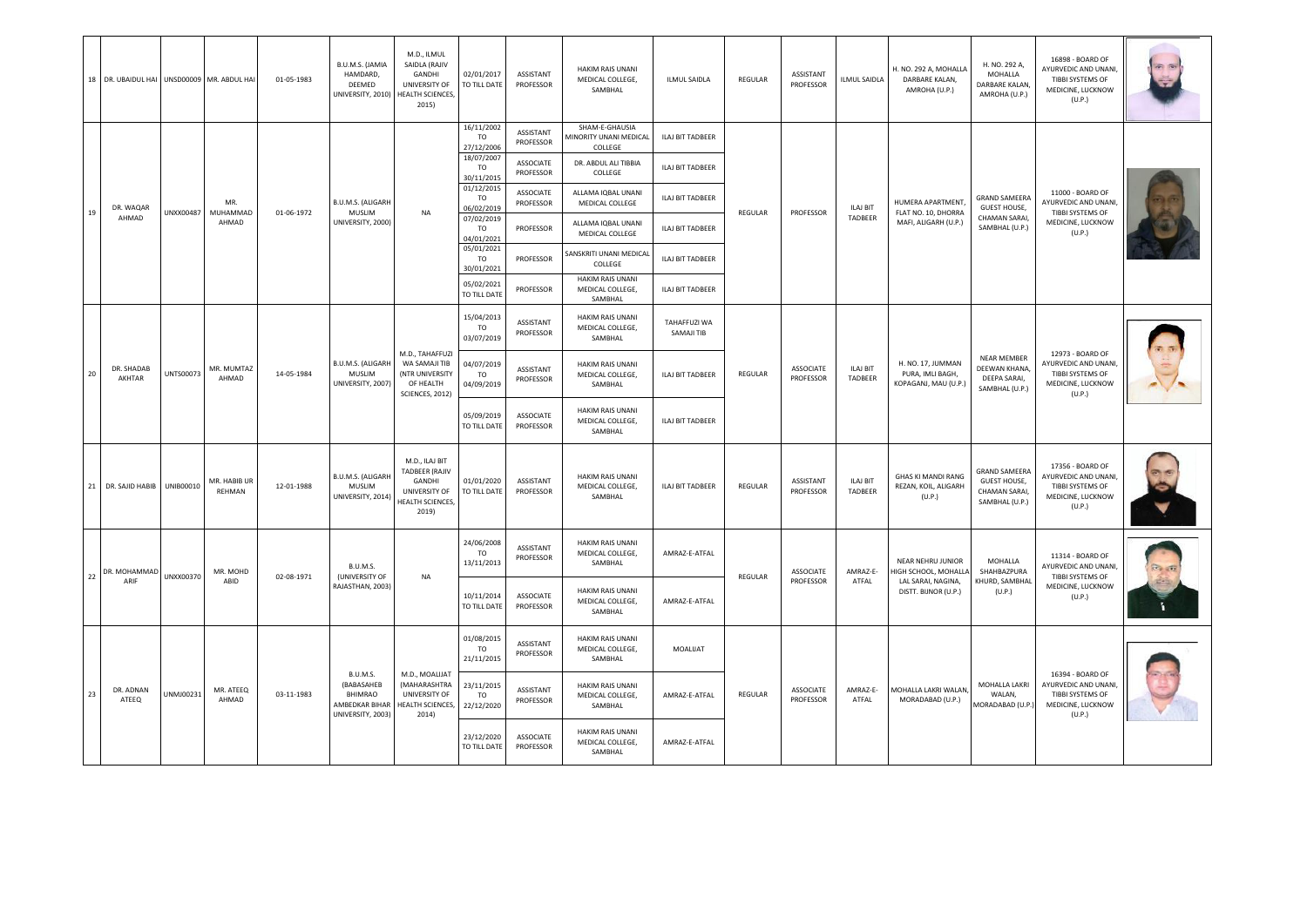|    |                               |           |                               |            | B.U.M.S.                                                        |                                                                                                 | 01/08/2000<br>TO<br>27/08/2007<br>01/03/2011<br>TO  | ASSISTANT<br>PROFESSOR<br><b>ASSOCIATE</b>                   | <b>HAKIM RAIS UNANI</b><br>MEDICAL COLLEGE,<br>SAMBHAL<br>HAKIM ABDUL HAMID | MUNAFEUL AZA<br>AMRAZ-E-JILD WA           | REGULAR |                               |                              |                                                                  | C/O                                                                            | 08717 - BOARD OF                                                                            |  |
|----|-------------------------------|-----------|-------------------------------|------------|-----------------------------------------------------------------|-------------------------------------------------------------------------------------------------|-----------------------------------------------------|--------------------------------------------------------------|-----------------------------------------------------------------------------|-------------------------------------------|---------|-------------------------------|------------------------------|------------------------------------------------------------------|--------------------------------------------------------------------------------|---------------------------------------------------------------------------------------------|--|
|    | 24 DR. KHALID AFZAL UNXX00795 |           | MR. AFZAL<br>AHMED            | 19-03-1971 | <b>(CHHATRAPATI</b><br>SHAHU JI<br>MAHARAJ<br>UNIVERSITY, 1997) | <b>NA</b>                                                                                       | 28/12/2016<br>30/12/2016<br><b>TO</b><br>15/05/2018 | PROFESSOR<br><b>ASSOCIATE</b><br>PROFESSOR                   | UNANI MEDICAL COLLEGE<br>DR. ABDUL ALI TIBBIA<br>COLLEGE                    | TAZINIYAT<br>AMRAZ-E-JILD WA<br>TAZINIYAT |         | <b>ASSOCIATE</b><br>PROFESSOR | AMRAZ-E-JILD<br>WA TAZINIYAT | 200. DONDIPUR.<br>PATTHAT WALI GALI,<br>ALLAHABAD (U.P.)         | SHAWEZUDDIN,<br>MOHALA<br>DOONGER SARAI,<br>SAMBHAL (U.P.)                     | AYURVEDIC AND UNANI.<br>TIBBI SYSTEMS OF<br>MEDICINE, LUCKNOW<br>(U.P.)                     |  |
|    |                               |           |                               |            |                                                                 |                                                                                                 | 16/05/2018<br>TO TILL DATE                          | ASSOCIATE<br>PROFESSOR                                       | HAKIM RAIS UNANI<br>MEDICAL COLLEGE,<br>SAMBHAL                             | AMRAZ-E-JILD WA<br>TAZINIYAT              |         |                               |                              |                                                                  |                                                                                |                                                                                             |  |
|    | 25 DR. ASAD ABBAS UNMJ00068   |           |                               |            |                                                                 |                                                                                                 | 02/11/2015<br>TO.<br>24/07/2017                     | ASSISTANT<br>PROFESSOR                                       | HAKIM RAIS UNANI<br>MEDICAL COLLEGE,<br>SAMBHAL                             | MOALIJAT                                  |         |                               |                              |                                                                  |                                                                                |                                                                                             |  |
|    |                               |           | MR. AKHTAR<br>ABBAS           | 01-07-1972 | B.U.M.S. (JAMIA<br>HAMDARD,<br>DEEMED                           | M.D., MOALEJAT<br>(JAMIA HAMDARD,<br>DEEMED<br>UNIVERSITY, 1995) UNIVERSITY, 1999)              | 25/07/2017<br><b>TO</b><br>08/06/2021               | ASSISTANT<br>PROFESSOR                                       | <b>HAKIM RAIS UNANI</b><br>MEDICAL COLLEGE,<br>SAMBHAL                      | AMRAZ-E-JILD WA<br>TAZINIYAT              | REGULAR | ASSOCIATE<br>PROFESSOR        | AMRAZ-E-JILD<br>WA TAZINIYAT | NEAR JAMA MASJID,<br>MOHALLA MAULANA,<br>AMROHA (U.P.)           | NEAR JAMA<br>AASJID, MOHALLA<br>MAULANA,<br>AMROHA (U.P.)                      | 9079 - BOARD OF<br>AYURVEDIC AND UNANI<br>TIBBI SYSTEMS OF<br>MEDICINE, LUCKNOW<br>(U.P.)   |  |
|    |                               |           |                               |            |                                                                 |                                                                                                 | 09/06/2021<br>TO TILL DATE                          | ASSOCIATE<br>PROFESSOR                                       | <b>HAKIM RAIS UNANI</b><br>MEDICAL COLLEGE,<br>SAMBHAL                      | AMRAZ-E-JILD WA<br>TAZINIYAT              |         |                               |                              |                                                                  |                                                                                |                                                                                             |  |
|    |                               |           |                               |            |                                                                 |                                                                                                 | 27/09/1984<br>TO.<br>07/09/1992                     | <b>RESEARCH</b><br>ASSISTANT<br>(UNANI)                      | CENTRAL COUNCIL FOR<br>RESEARCH IN UNANI<br>MEDICINE                        | N/A                                       |         |                               |                              |                                                                  |                                                                                |                                                                                             |  |
|    |                               |           |                               |            |                                                                 |                                                                                                 | 08/09/1992<br>TO<br>31/12/1995                      | ASSISTANT<br>RESEARCH<br>OFFICER (UNANI)                     | <b>CENTRAL COUNCIL FOR</b><br>RESEARCH IN UNANI<br>MEDICINE                 | N/A                                       |         |                               |                              | 302-OHAD RESIDENCY,<br>PHASE 2. DODHPUR<br>ROAD, ALIGARH (U.P.)  |                                                                                |                                                                                             |  |
| 26 | DR. SHARIQ ALI<br>KHAN        | UNMJ00289 | LATE MR.<br>WARIS ALI<br>KHAN | 12-08-1957 | B.U.M.S.<br>(UNIVERSITY OF<br>DELHI, 1983)                      | M.D., MOALEJAT<br><b>JAMIA HAMDARD</b><br>DEEMED                                                | 01/01/1996<br><b>TO</b><br>21/12/2015               | RESEARCH<br>OFFICER (UNANI)                                  | CENTRAL COUNCIL FOR<br>RESEARCH IN UNANI<br>MEDICINE                        | N/A                                       | REGULAR | PROFESSOR                     | MOALUAT                      |                                                                  | C/O ALI WAHID,<br>MOHALLA SADAQ<br>SARAI, SIRSI, DISTT.                        | 6604 - BOARD OF<br>AYURVEDIC AND UNANI<br>TIBBI SYSTEMS OF<br>MEDICINE, LUCKNOW             |  |
|    |                               |           |                               |            |                                                                 | UNIVERSITY, 2006)                                                                               | 22/12/2015<br><b>TO</b><br>31/08/2017               | DEPUTY<br><b>DIRECTOR</b><br>(UNANI) &<br>INCHARGE,<br>RRIUM | CENTRAL COUNCIL FOR<br><b>RESEARCH IN UNANI</b><br>MEDICINE                 | N/A                                       |         |                               |                              |                                                                  | SAMBHAL (U.P.)                                                                 | (U.P.)                                                                                      |  |
|    |                               |           |                               |            |                                                                 |                                                                                                 | 16/04/2018<br>TO TILL DATI                          | PROFESSOR                                                    | <b>HAKIM RAIS UNANI</b><br>MEDICAL COLLEGE,<br>SAMBHAL                      | MOALIJAT                                  |         |                               |                              |                                                                  |                                                                                |                                                                                             |  |
|    | DR. IZHAR                     |           | MR. IQRAR                     |            | B.U.M.S. (ALIGARH                                               | M.D., MOALEJAT<br>(RAJIV GANDHI                                                                 | 01/02/2019<br><b>TO</b><br>10/08/2019               | ASSISTANT<br>PROFESSOR                                       | ALIGARH UNANI AND<br>AYURVEDIC MEDICAL<br>COLLEGE                           | ILAJ BIT TADBEER                          |         | ASSISTANT                     |                              | WARD NO. 3, MOHALLA<br>QANOON GOYAN, TOWN                        | <b>GRAND SAMEERA</b><br><b>GUEST HOUSE,</b>                                    | 17365 - BOARD OF<br>AYURVEDIC AND UNANI                                                     |  |
| 27 | AHMAD                         | UNMJ00350 | AHMAD                         | 05-07-1990 | MUSLIM                                                          | UNIVERSITY OF<br>UNIVERSITY, 2014) HEALTH SCIENCES,<br>2018)                                    | 22/10/2020<br>TO TILL DATE                          | ASSISTANT<br>PROFESSOR                                       | HAKIM RAIS UNANI<br>MEDICAL COLLEGE,<br>SAMBHAL                             | MOALIJAT                                  | REGULAR | PROFESSOR                     | MOALIJAT                     | AND POST RICHHA,<br>DISTT. BAREILLY (U.P.)                       | <b>CHAMAN SARAI,</b><br>SAMBHAL (U.P.)                                         | TIBBI SYSTEMS OF<br>MEDICINE, LUCKNOW<br>(U.P.)                                             |  |
| 28 | DR. MUSAB<br>AHMAD            | UNMJ00326 | MR. SHAMIM<br>AHMAD           | 04-06-1992 | B.U.M.S. (ALIGARH<br><b>MUSLIM</b>                              | M.D., MOALEJAT<br>(RAJIV GANDHI<br>UNIVERSITY OF<br>UNIVERSITY, 2014) HEALTH SCIENCES,<br>2020) | 25/03/2021<br>TO TILL DATE                          | ASSISTANT<br>PROFESSOR                                       | <b>HAKIM RAIS UNANI</b><br>MEDICAL COLLEGE,<br>SAMBHAL                      | MOALIJAT                                  | REGULAR | ASSISTANT<br>PROFESSOR        | MOALIJAT                     | WADI-E-ISMAIL, NEAR<br>MASJID IBRAHIM,<br>DHORRA, ALIGARH (U.P.) | <b>GRAND SAMEERA</b><br><b>GUEST HOUSE,</b><br>CHAMAN SARAI,<br>SAMBHAL (U.P.) | 17359 - BOARD OF<br>AYURVEDIC AND UNANI,<br>TIBBI SYSTEMS OF<br>MEDICINE, LUCKNOW<br>(U.P.) |  |
|    |                               |           |                               |            |                                                                 |                                                                                                 |                                                     |                                                              |                                                                             |                                           |         |                               |                              |                                                                  |                                                                                |                                                                                             |  |